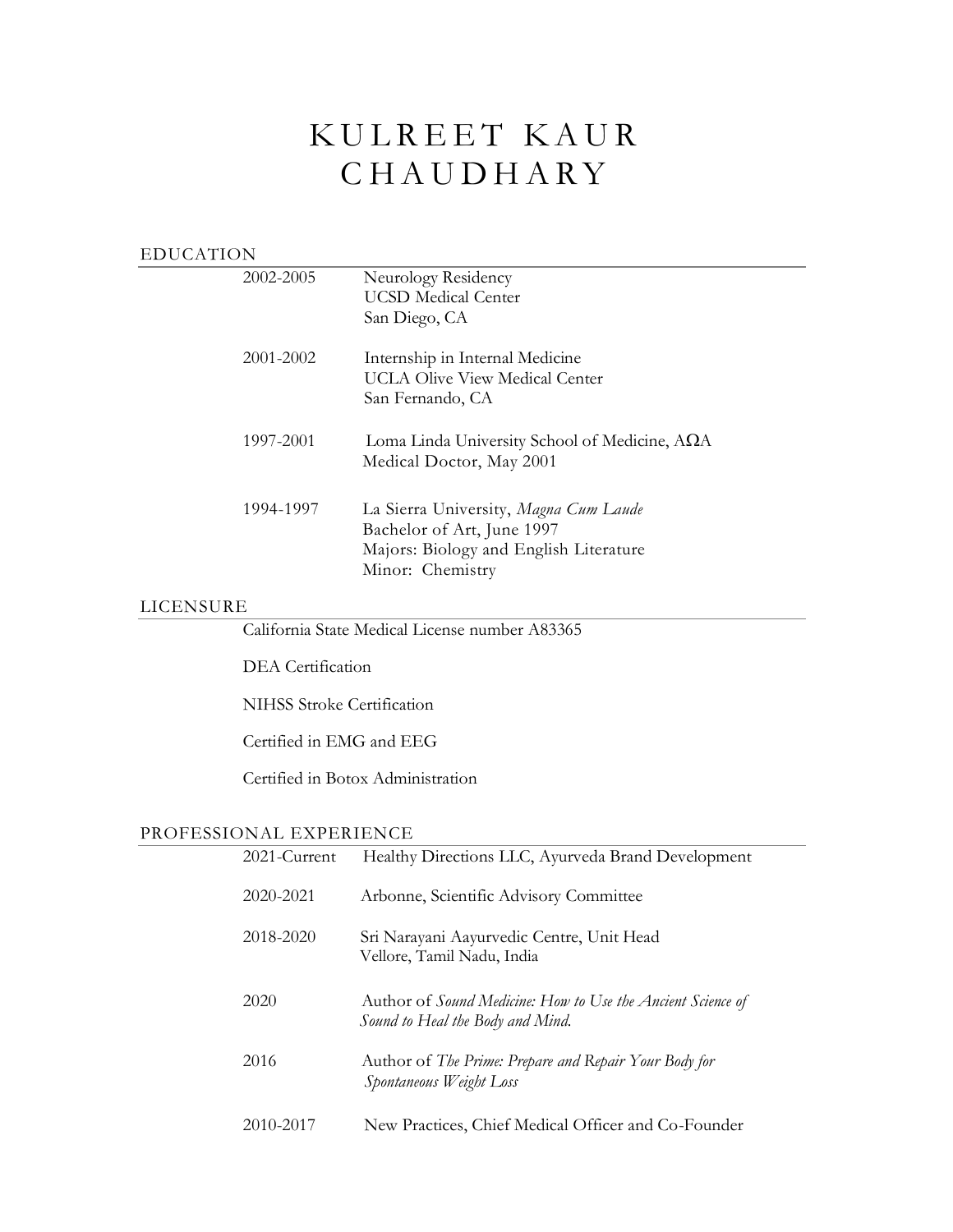| 2015-2018         | Chopra Center Mind-Body Medical Group<br>Consulting Physician<br>Carlsbad, California   |
|-------------------|-----------------------------------------------------------------------------------------|
| 2006-2015         | Wellspring Health, Clinic Director<br>Scripps Memorial Hospital<br>La Jolla, California |
| 2006-2012         | Center For Neurologic Study, Board of Directors<br>La Jolla, California                 |
| 2005-2012         | Coordinated Clinical Research Investigator<br>La Jolla, California                      |
| 2005-2006         | <b>SENTA Medical Clinic</b><br>Division of Neurology, Vice Chair                        |
| HONORS AND AWARDS | San Diego, California                                                                   |
| 2001              | Alpha Omega Alpha National Society<br>Loma Linda University Medical School              |
| 2001              | Will Alexander Whole-Person Care Award                                                  |
| 2000              | Honors in Internal Medicine<br>Loma Linda University Medical School                     |
| 2000              | Honors in Psychiatry<br>Loma Linda University Medical School                            |
| 1999              | Mapherson Research Scholarship                                                          |
| 1999              | Excellence in Research Honor from Western<br>Student Research Forum                     |

L,

**Contract Contract** 

## COMMUNITY AND TEACHING ACTIVITIES

| 2006      | Clinical Advisory Committee<br>San Diego Multiple Sclerosis Society                   |
|-----------|---------------------------------------------------------------------------------------|
| 2002-2003 | <b>UCSD Graduate Medical Education Committee</b><br>Neurology Resident Representative |
| 2002      | <b>UCSD</b> Neuroanatomy Tutor and Teaching Assistant                                 |
| 2002      | <b>UCSD Basic Neurology Course Teaching Assistant</b>                                 |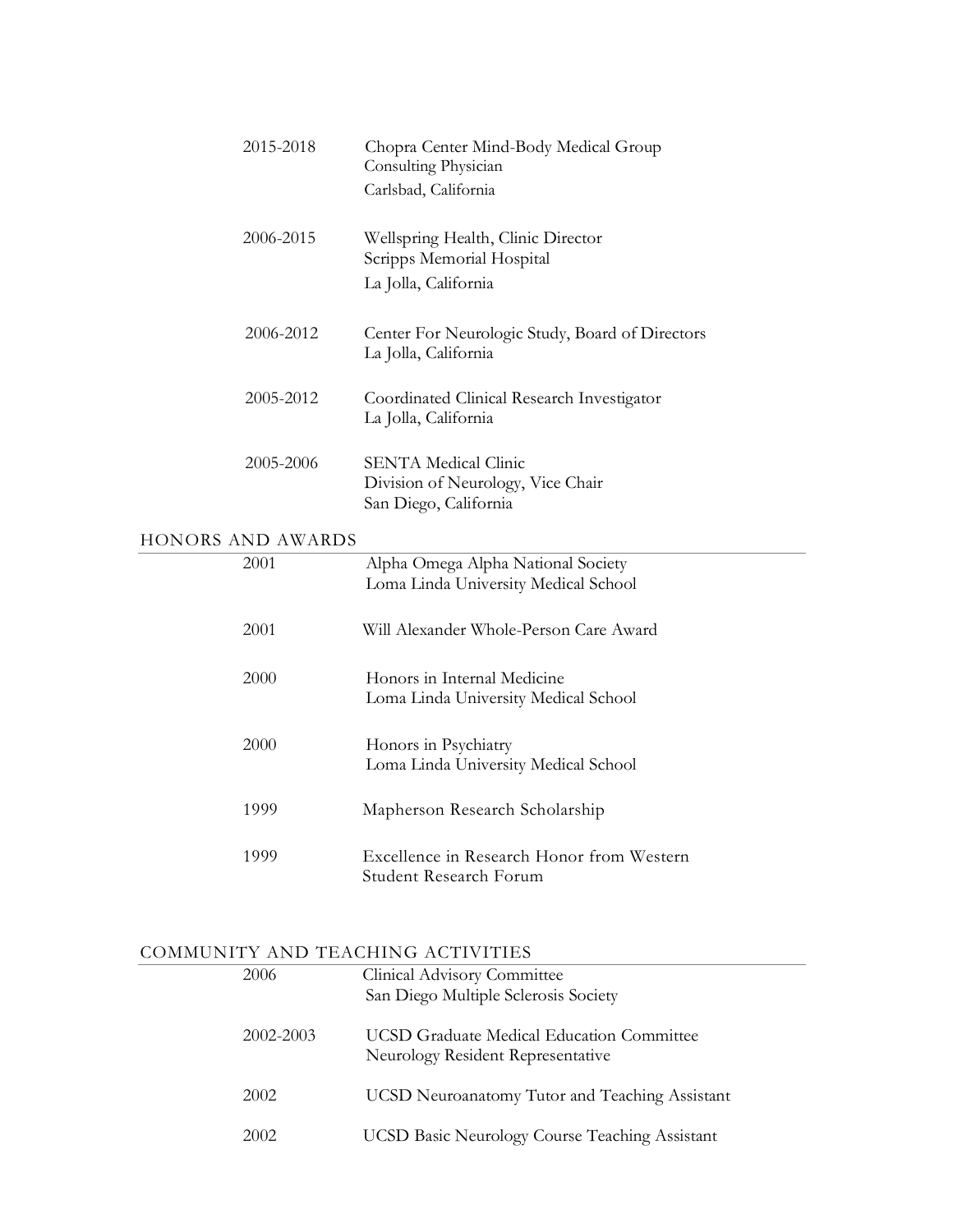|                     | 2000-2001 | Ambulatory Care Task Force Representative<br>Loma Linda University Medical School         |  |
|---------------------|-----------|-------------------------------------------------------------------------------------------|--|
|                     | 2000      | Sac-Norton Clinic Homeless Health Care Volunteer<br>Loma Linda University Medical School  |  |
|                     | 1998      | School of Medicine Dean's Class Representative<br>Loma Linda University Medical School    |  |
|                     | 1997-1998 | School of Medicine Senator<br>Loma Linda University Medical School                        |  |
|                     | 1995-1997 | Associated Student Body Senator<br>La Sierra University                                   |  |
|                     | 1994      | CCH 2000 AIDS Conference Student Representative<br>La Sierra University                   |  |
|                     | 1993-1997 | Amnesty International Member                                                              |  |
|                     | 1993      | ADRA International Volunteer for Medical Relief<br>Aide to Africa<br>La Sierra University |  |
| <b>AFFILIATIONS</b> |           |                                                                                           |  |
|                     | 2002-2008 | American Academy of Neurology                                                             |  |
|                     | 2002-2008 | California Medical Association                                                            |  |
|                     | 2002-2008 | San Diego Neurological Association                                                        |  |
|                     | 2005-2008 | San Diego County Medical Society                                                          |  |

1998-2001 Macpherson Society

1999-2001 American Medical Association

## RESEARCH, PUBLICATIONS, AND PRESENTATIONS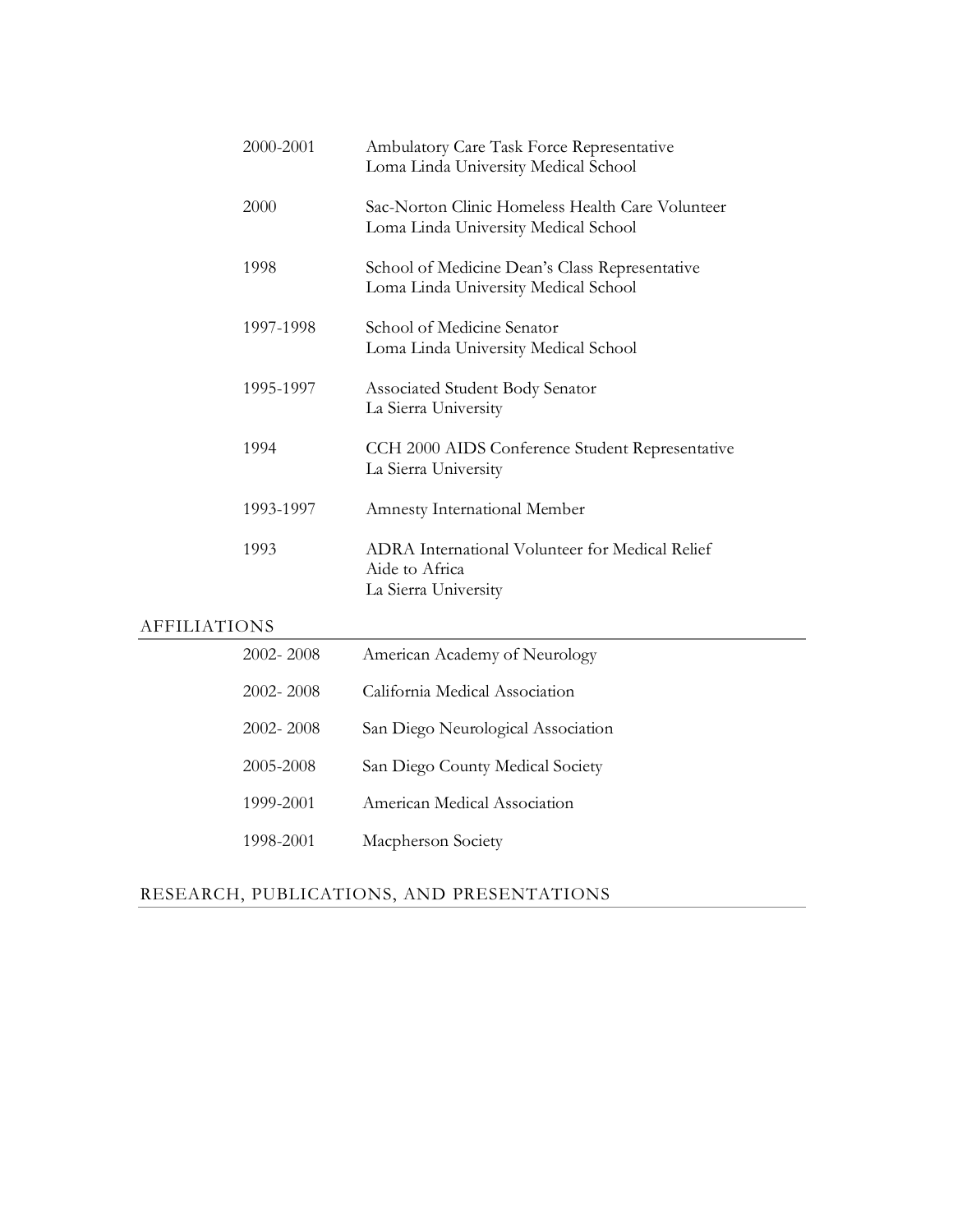- 1. Loma Linda University Medical School Department of Neurology: Development of Bedside Examination of Cognition in Multiple Sclerosis. Principle Investigators: D. Giang, MD and L. Shutter, MD
- 2. **K.K. Chaudhary,** J.D. McCraken, J.M. Pappas, L.S. Berk, D.A. Santamaria. *Cyclooxygenase-2 Gene Expression is Reduced by R-Flurbiprofen in Human Colon Cancer Xenogaft*. Journal of Investigative Medicine, Feb 1999:47:47APresented at the Western Student Medical Research Forum, Carmel California, 1999
- 3. UCSD Department of Neurology Grand Rounds: Hoshimoto's Enchephalitis, 2002.
- 4. Sub-investigator in evaluation of the safety of AVP-923 (Dextromethorphan/Quinidine) in patients with pseudobulbar affect. Sponsor: Avanir Pharmaceuticals.
- 5. Sub-Investigator in a phase IV trial of Pregabalin for relief of pain in subjects with painful diabetic peripheral neuropathy. Sponsor: Pfizer
- 6. Sub-Investigator in a phase II trial for the treatment of painful diabetic peripheral neuropathy. Sponsor: Schwarz.
- 7. Sub-Investigator in a phase II trial for the treatment of diabetic peripheral neuropathy. Sponsor: Takeda.
- 8. Sub-Investigator in a phase II trial for the treatment of painful diabetic neuropathy. Sponsor: Astellas Pharma.
- 9. Sub-Investigator in a phase III trial for mild dementia of the Alzheimer's type. Sponsor: Myriad Pharmaceuticals.
- 10. Sub-Investigator in a Phase II trial for the treatment of mild to moderate diabetic polyneuropathy. Sponsor: Mitsubishi Pharma America, Inc.
- 11. Sub-Investigator in a Phase II trial for treatment of mild to moderate Alzheimer's disease. Sponsor: Sanofi-Synthelabo.
- 12. Sub-Investigator in an extension evaluation of the efficacy of Xaliproden in patients with mild to moderate dementia of the Alzheimer's type. Sponsor: Sanofi-Synthelabo.
- 13. Principal Investigator in a Phase III trial to evaluate the efficacy and safety of 40mg of Copaxone® in the treatment of Relapsing-Remitting Multiple Sclerosis. Sponsor: Teva Pharmaceuticals
- 14. Sub-Investigator in a Phase II trial for treatment of mild to moderate diabetic neuropathy. Sponsor: Takeda Global Research
- 15. Sub-Investigator in a Phase II trial for the treatment of mild to moderate diabetic neuropathy. Sponsor: Sangamo BioSciences
- 16. Sub-Investigator in a Phase II trial for the treatment of moderate to severe